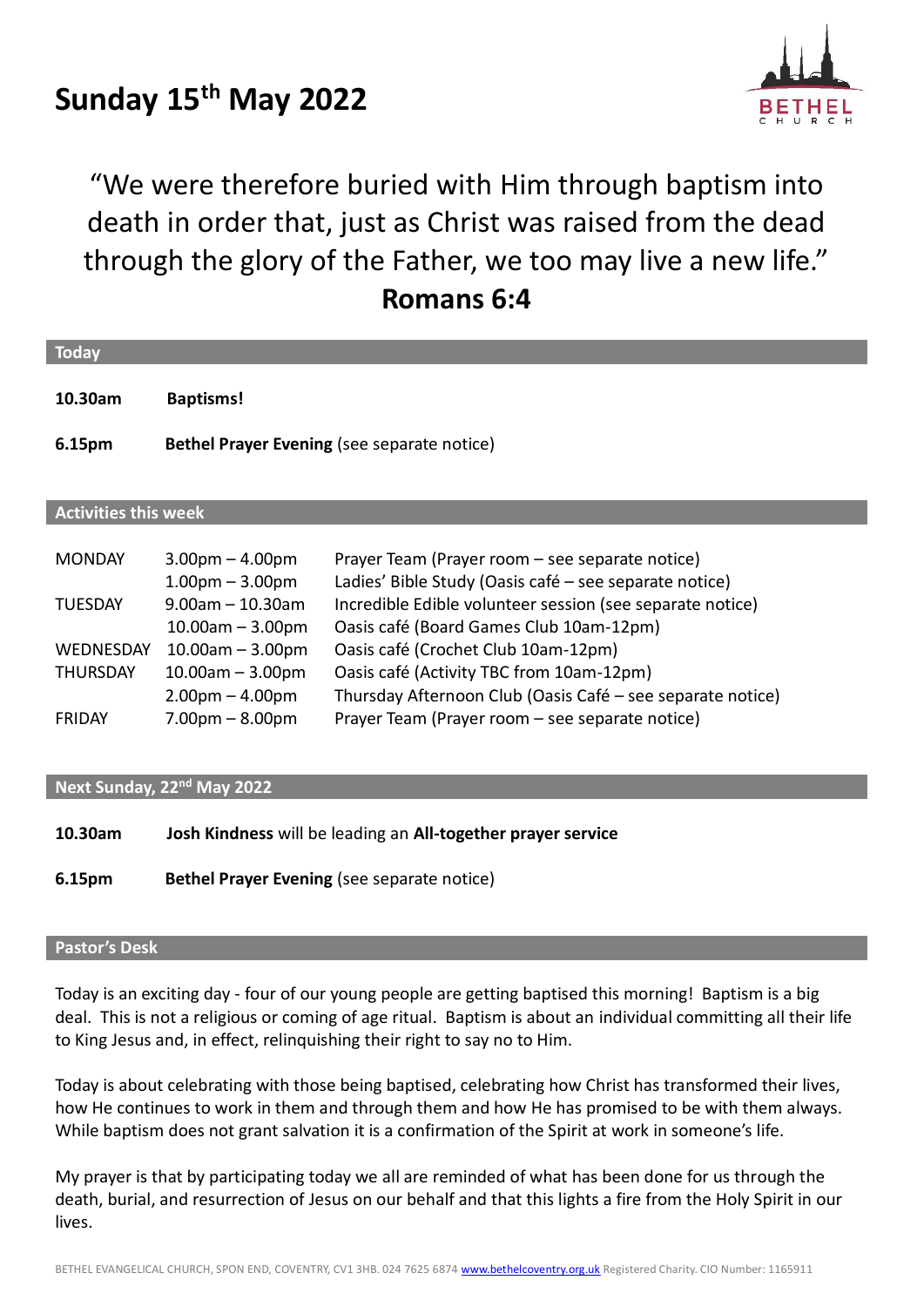## **Rediscovering Jesus Bible Study:**

A few weeks ago, in the service, we introduced the concept of Discovery Bible Study as a launchpad for us to journey through the Gospels together, to rediscover the words and ways of Jesus and adopt them into our own rhythms of life. This will be an interactive, slow journey through the Gospels for you to do in your Life Group or at home, creating space to listen to the Spirit and ultimately lead lives in harmony with Him.

Full details were sent around the prayer chain this week – but for a quick overview see our new video that explains it more…<https://www.youtube.com/watch?v=aOQ7J9ifDZs&t=3s>



#### **James – So What?:**

God has been speaking to us powerfully over the last few months through His Word in the book of James. The problem is we have become professional at hearing God speak and challenge and then ignoring it and moving on. We can't do this anymore. The Spirit of God wants us to act, to move and change so we reflect more of Jesus in our community and in our own lives. **We have a feedback form and also an online survey for you to fill in, to say what the Holy Spirit has challenged you about through our studies in James – please do fill it in when you can.**

## **Research project:**

If you haven't yet filled in or received Josh's survey on Biblical Justice, please can you complete it online? <https://www.surveymonkey.co.uk/r/YCKPLGH> Our hope is that this will also act as a guide for us as we seek to know more of what God has for us here at Bethel. You should have already received an email with an invitation to complete the survey, if not just let Josh know at [josh@bethelcoventry.org.uk](mailto:josh@bethelcoventry.org.uk)

#### **Restrictions:**

A huge thanks to our teams who have worked tirelessly to keep us all safe at our in-person gatherings and to livestream everything over the past 24 months+! Whilst you no longer need to wear a face covering, you are welcome to wear one when attending church, should you wish. We can still sing and worship in the usual way and we are keeping some social distancing between rows of chairs etc.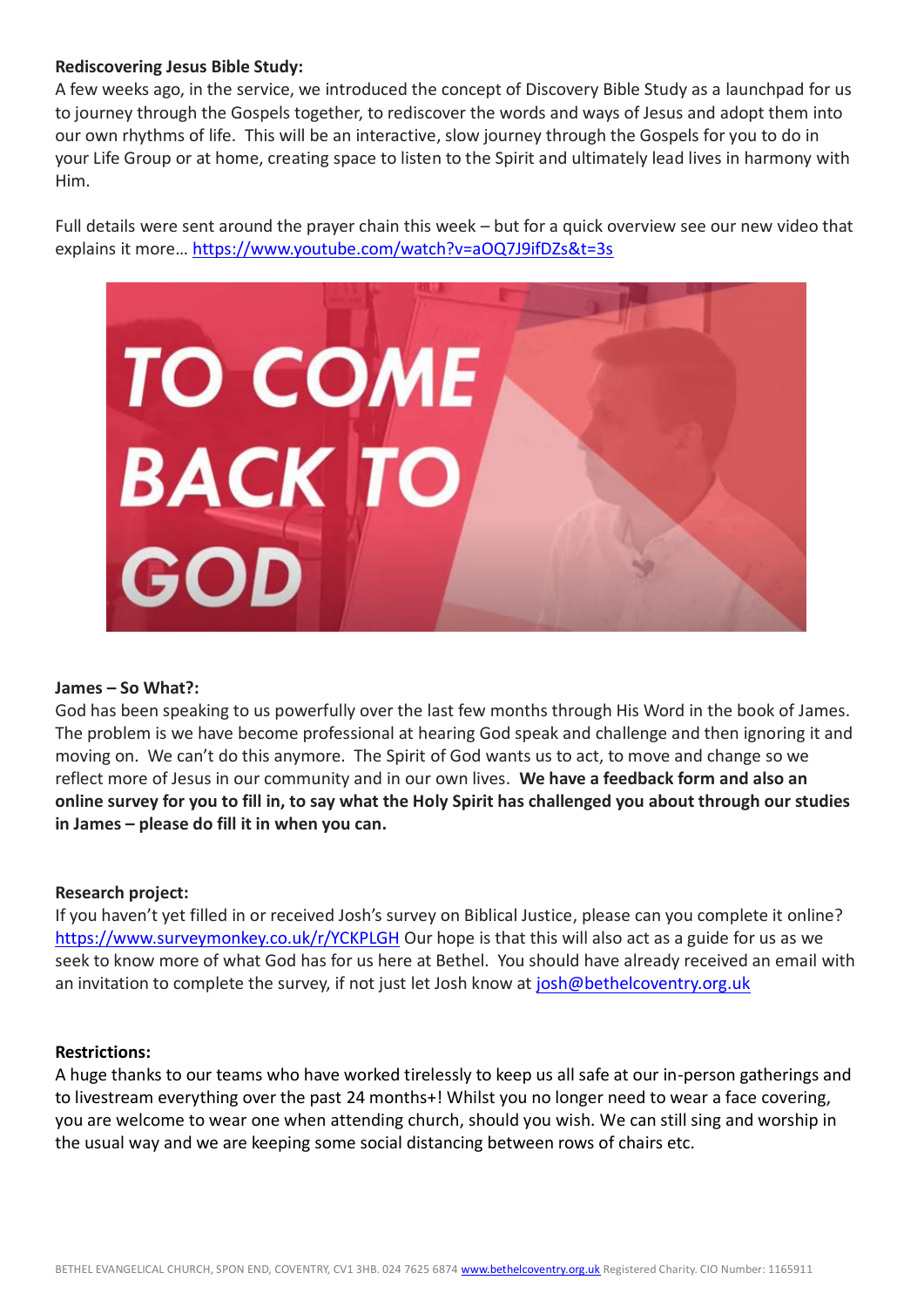## **Weekly messages:**

We are still livestreaming our Sunday morning service each week at 10.30am. This can be accessed via the Bethel Church Facebook page. **It's easy to join in with any online sessions simply go to**  [www.facebook.com/bethelchurchcoventry](http://www.facebook.com/bethelchurchcoventry) **you don't even need a Facebook account. If you're unable to join in the live sessions then don't worry, just go to the 'Videos' section of the Bethel Facebook page and they are all saved there.** Please see separate notice with regards to how we can encourage those not online/connected.

## **Prayer & Praise:**

**"For God so loved the world that he gave his one and only Son, that whoever believes in him shall not perish but have eternal life!" John 3:16**

- Pray for our baptism candidates today, Jemima, Jeremy, Rhoddwen and Georgia. It is truly exciting to see our young people really committing their lives to Christ and is an amazing example to the rest of us! Please pray for protection spiritual and physical as they step out in faith today.
- Please continue to uplift Lindsey Pearce, Rosemary Sparkes, Paul & Ruth Longhurst, Frank & Merci Pryor, and many others in our fellowship who are struggling with ongoing health problems. Pray for healing, pray for their families who are suffering alongside them and please pray that they would know the presence of the Spirit of Jesus in a new and powerful way.
- Please pray for us all as we discover new and are reminded of old truths in the words of Jesus in the Sermon on the Mount. Pray that we would be willing to completely surrender to the King and walk in step with the Spirit, in submission and obedience.

## **Tea and Coffee**

We're sure a lot of us have missed having a cuppa in church due to COVID restrictions. It is back!

Tea and coffee will now be served before and after the service. If you would like to take a turn at serving in this way, there will be a sign-up sheet near the door on Sunday; just pick a date you are available. Thank you.

## **New Series – A New Kingdom!**

Please begin to pray and read through the passages in Matthew chapters 5-7. As participants in His new upside-down Kingdom we are called to be different, to have different priorities and a new Master. It will be challenging as the words of Jesus cut through all of the noise, all of the barriers we put up and get us to see our following in a new way. Are you up for the challenge?

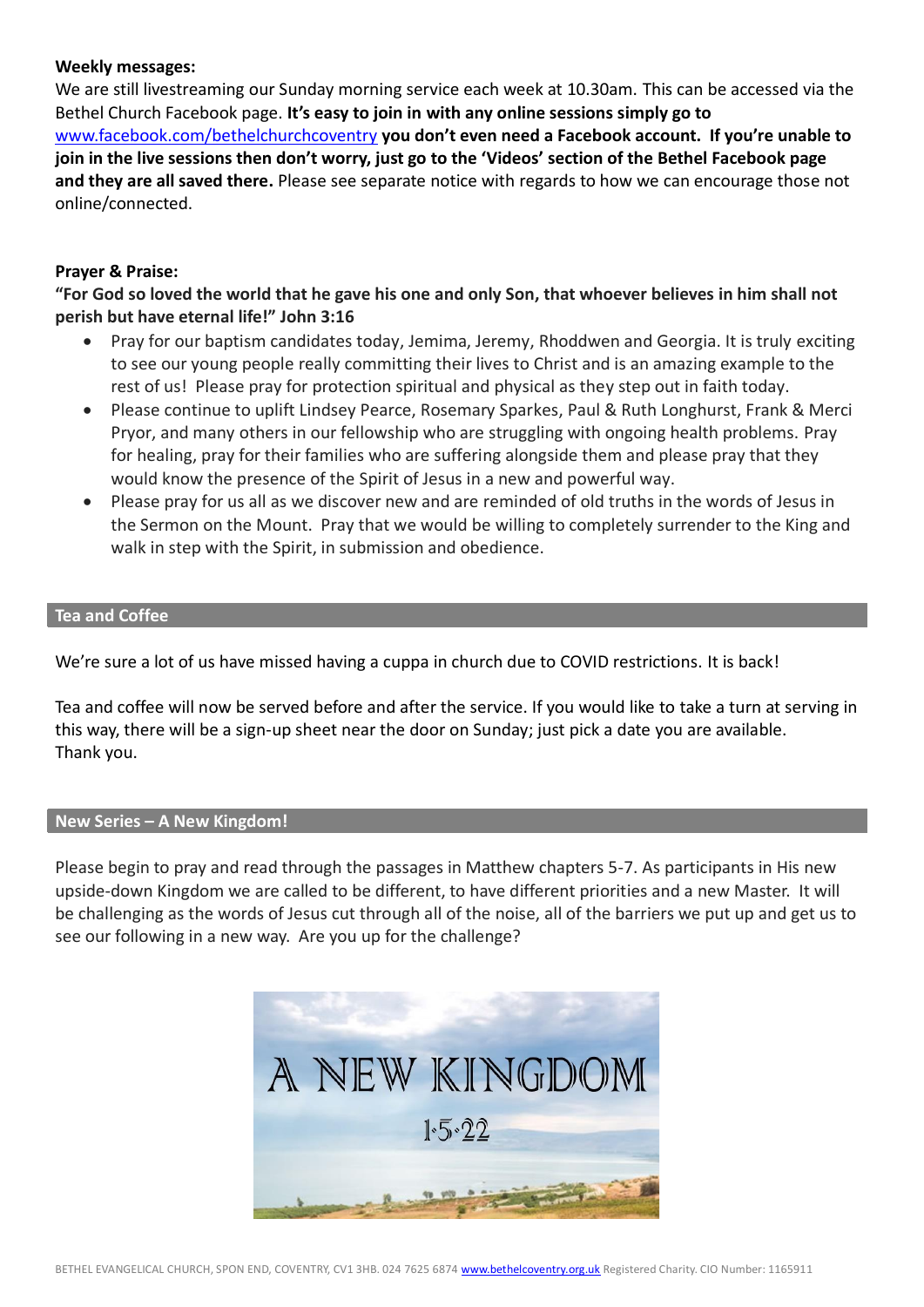#### **A call to Prayer…**

God is calling us to prayer, a different level of prayer with a kingdom focus. Join us on **Sunday 22nd May** at our usual time of 10.30am as we set aside and dedicate the whole service to prayer. It's time for us as a community to uncover how to pray and become people of prayer so let's get stuck in! We are also launching a **Rhythm of Prayer** on the same day for all of us as a guide and a help to get us into a habit of prayer.

We are organising a **NEW Prayer Team,** starting soon, who plan to meet in the Prayer Room each week on **Mondays at 3pm and Fridays at 7pm** starting 16th May. Speak to Paul & Ruth Longhurst if you'd like to be involved and for more details.

#### **Ladies' Bible Study**

The ladies' Bible study takes place each week on Mondays from 1pm - 3pm at the Oasis Community Hub and Café. **Our next session will be on Monday 16th May.**

The Bible studies will follow the Sunday sermons on 'A New Kingdom!' The first 45 minutes or so will be a time to eat lunch together (packed lunch from home), chat and then pray. For more information, please speak to Jeanette Fowler, Jane Magan or Karen Sprouse.

#### **Incredible Edible Spon End**

Incredible Edible's next volunteer session is on **Tuesday 17th May, 9.00-10.30am**. We hope to plant potatoes, carrots, and onions, weather permitting, followed by a cuppa at Oasis café. We will meet outside the church and tools will be provided.



All are welcome but any children must be supervised by an adult. For more information, please speak to Beth Hall.

#### **Thursday Afternoon Club – Oasis Café**

In addition to the Oasis café opening times and activities, the **Thursday Afternoon Club** is up and running from 2pm - 4pm. The club is aimed at over 55s who would like to meet up for a cup of coffee/tea, a slice of cake and, if they are in the mood, a board game or a game of dominoes. The session includes a short and simple Bible message to inspire questions and sow seeds and is open to anyone over 55, Christian or not. There is a charge of £1 per person. Our aim is to make Oasis Community Hub and Café an enjoyable and creative community space. For more information, please speak with Paul and Ruth Longhurst.

### **Weekly Prayer Evening – Sundays 6.15pm**

Every Sunday at 6.15pm, we meet on Zoom to pray together. This is a great opportunity to come together and pray to our amazing God. Please do come along if you are able. Zoom details are sent via the prayer chain emails**.**